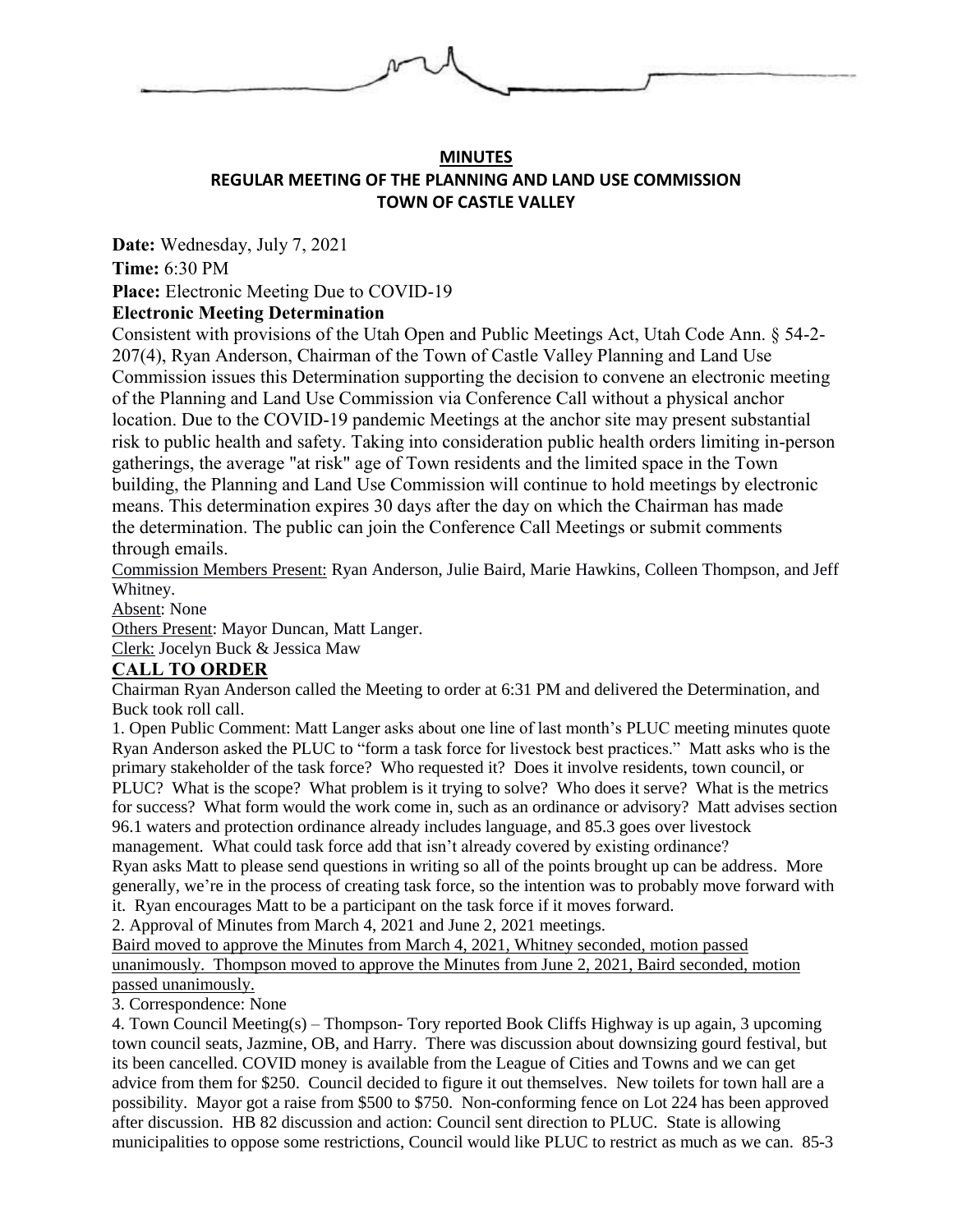designates who can sign drainage reviews. Currently looking for a road supervisor, Mingo is leading. Agreed to administratively change the process, Building Permit Agent can now also sign drainage review. Colleen will consult with others on situations she's unsure. Jeff will see if our current review abides by Utah law. Event permits discussion - Council is leaning toward coming up with guidelines for applicants (e.g. portapotties). May seek advice from Health Department for advice on septic use during events.

5. Building Permit Agent Report — Submitted by Thompson.

6. Procedural Matters: Update on dark sky outdoor lighting ordinance given by Colleen. Draft has been finished and sent by Jocelyn to IDA representative for comments. However, Jocelyn will send to PLUC this week for review as IDA representative is out until August. No questions from PLUC for now.

## **NEW BUSINESS**

7. Discussion and possible action re: shipping containers. Colleen states as BPA, it wasn't the intent to limit or restrict, only to make sure it is explicit in ordinance that town is made aware in order to have setbacks maintained, for drainage review, and included in lot coverage. Recommendation to remove wood flooring due to chemicals it's treated with. County doesn't issue permits, just zoning approval. County does require portable sheds to be anchored, we should include language regarding this. Proposed language was presented by Colleen. Jeff states building department wouldn't consider it a building unless it's used for other than storage. Colleen says containers shouldn't stack without engineering, can't be buried, but maybe don't need to mention that language in the ordinance. They should only be used for storage, not occupying. Building permit kicks in if power is ran to the container. Jocelyn asks: do we need to put in language specifically about drainage and/or anchoring? Colleen: no because part of process is drainage review. Jeff says no need to anchor with the wind loads we have. Ryan asks are shipping containers and sheds apart of lot coverage? Colleen confirms they are. We should discourage stacking, no need if used for storage. Jeff states temporary structures should not be considered in lot coverage. Marie says containers are substantial, and if multiples are used, they could become an eyesore. Jeff states people disagree on aesthetics, a limit on number of containers is a bigger issue to be clarified in ordinance language. Number of containers language should come first. Colleen says as BPA, containers moved onto property for storage should be considered same as a shed, where lot coverage is affected. Jeff states full permit process is needed if container is converted to office or living space. Julie is comfortable with how language is drafted, but other issues could come later. Baird moved for the PLUC to amend the proposed language of the ordinance; Whitney seconded, the motion passed unanimously.

8. Discussion on HB 82 – Ryan states per email from Jazmine dated 6/17: Council would like PLUC to create separate section (see email). Legal counsel has been contacted.

Jeff states no kitchen allowed in outbuilding as long as it's not permitted as part of the original home. Several times remote bedrooms have been approved. Be cautious about language, believes remote buildings are a part of original home. Residents could add on to existing home as long as within lot coverage requirements. Allowed to regulate permitting re: business license. There's a Health & safety concern for separate units to use same air. Required parking doesn't pertain because we don't have that in ordinance. Colleen advises per Utah League of Cities and Towns, separate structures don't fall under this new law. Marie says that boils down to the definition of building footprint. Colleen says we could possibly change the ordinance about second kitchens. Health department needs to sign off on septic, which is regulated by number of bedrooms. Jeff says the town can require written agreement that if it's used as anything but a month to month rent, town can lien property. Ryan states the building license should give oversight to that issue. Colleen says the main area of building needs to be occupied by main owner.

Ryan says one idea as a benefit to this new is the town's aging population. This could help aging in place easier.

Jessica will look into how Salt Lake City is handling this law in regards to its own ordinances. Colleen advises if we don't do this by October 1, anyone who does this is "grandfathered" and we have no control on that property. Ryan advises the requirements we create should be under 85-3.